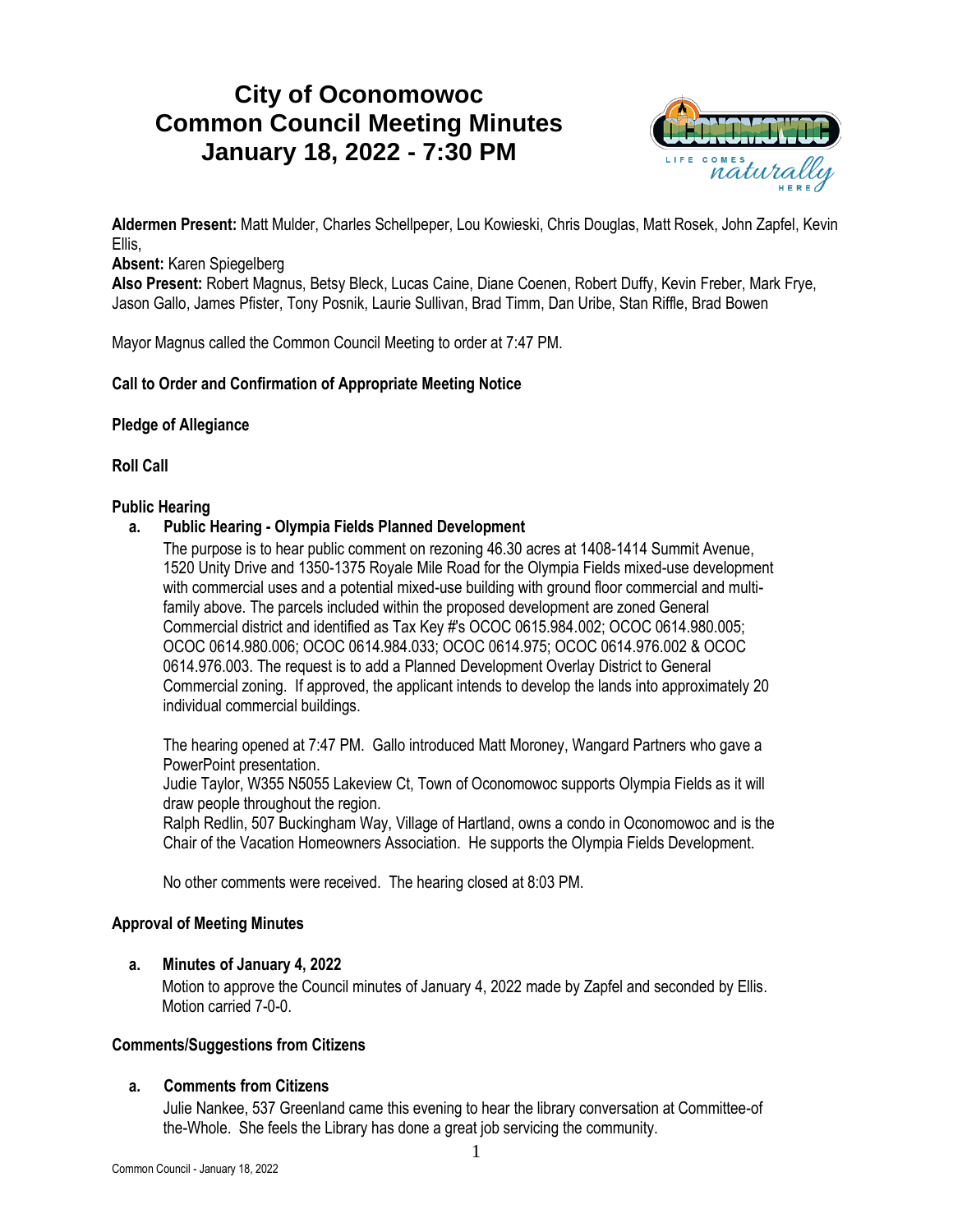**b. Olympia Fields Update: Infrastructure & Construction Status, Development Schedule, Business Prospects & Phase II Design** Matt Moroney, Wangard Partners gave a PowerPoint presentation.

## **Consent Agenda (Items listed under the Consent Agenda are considered in one motion - a Council member may request to remove an item):**

Motion to approve the Consent Agenda made by Kowieski and seconded by Zapfel. Motion carried 7-0-0.

**a. Set Trick or Treat Hours for Saturday, October 29, 2022 from 6:00 PM to 8:00 PM**

# **Committee Reports**

**a. Personnel - Kowieski, Chr; Spiegelberg, Secy; Mulder**

# **1. Consider/act on Staffing Changes for Police Department**

Council requested during the 2023 budget cycle that the evidence clerk hours worked and time spent is tracked, defined and reported. It was suggested that the PD could look at using apps (other technology) to do some functions such as overnight parking permits. Council also would like Utility to look at contributing more funds to the PD based on what the cost would be to outsource for a telephone service. This too should be looked at during the 2023 budget cycle. Motion to approve the staffing changes as presented for the Police Department made by Kowieski and seconded by Zapfel. Motion carried 7-0-0.

## **b. Utility - Zapfel, Chr; Ellis, Secy; Rosek**

## **1. Consider/act on Resolution 22-R3004 Awarding Contract for Twenty-Year Electric Distribution Plan including a Five-Year Construction Work Plan**

Motion to adopt Resolution 22-R3004 awarding contract for Twenty-Year Electric Distribution Plan including a Five-Year Construction Work Plan made by Zapfel and seconded by Ellis. Motion carried 6-0-0. *Schellpeper temporarily stepped out of Council chambers.*

## **2. Consider/act on Resolution 22-R3005 Awarding Contract for Design Modifications and Construction Administration Services for Well No.8 Pumping Station**

Motion to approve Resolution 22-R3005 awarding contract for Design Modifications and Construction Administration Services for Well No. 8 Pumping Station made by Rosek and seconded by Ellis. Motion carried 7-0-0.

# **Plan Commission**

- **a. Consider/act on Extraterritorial Preliminary Plat for the Snyder Farm Subdivision Located at W359 N6280 Brown Street, Town of Oconomowoc** Motion to approve the extraterritorial Preliminary Plat for Snyder Farm Subdivision located at W359 N6280 Brown St, Town of Oconomowoc made by Ellis and seconded by Zapfel. Motion carried 7-0-0.
- **b. Consider/act on Ordinance 21-O1024 Creating Planned Development Overlay District (PD-4-21) for Olympia Fields Commercial Development Including Lands at 1520 Unity Drive, 1408-1414 Summit Avenue & 1350-1375 Royale Mile Road - 1st Reading**